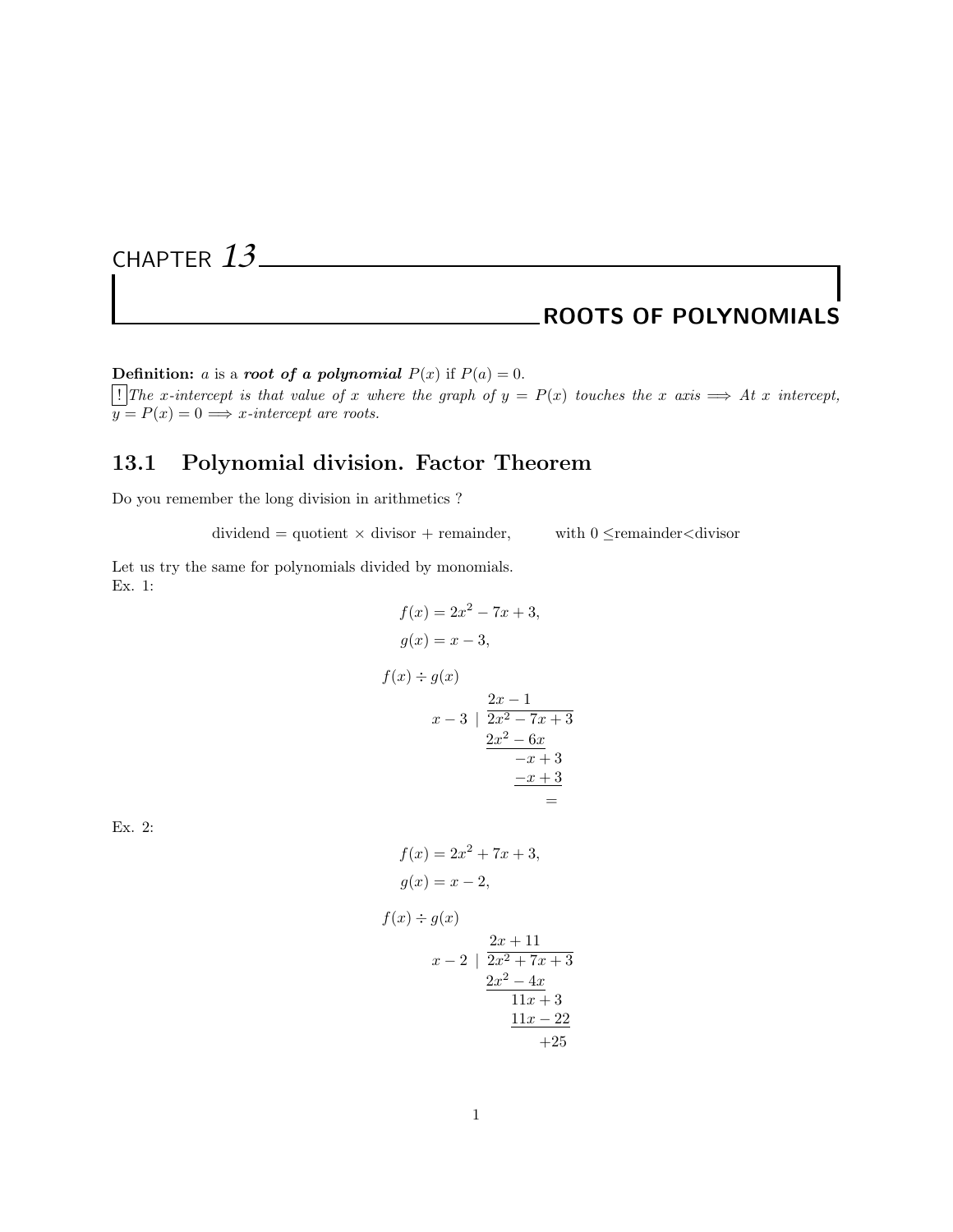Independent classwork: Ex. 3:

$$
f(x) = x^2 - 3x - 10 \qquad \qquad g(x) = x - 5
$$

So in general we have

The Factor Theorem:  $x - a$  is a factor of a polynomial  $P(x) \iff a$  is a root of  $P(x)$ . Proof:

 $\Rightarrow$ " $\implies$ "  $(x - a)$  is a factor  $\implies P(x) = (x - a) \cdot (\dots) \implies P(a) = 0 \cdot (\dots) \implies a$  is a root.

" $\iff$ " a root of  $P(x) \implies P(a) = 0$ , but  $P(x) = Q(x) \cdot (x - a) + R$  and according to the remainder theorem, the remainder is a number  $\implies R = 0$ .

#### 13.2 Polynomial factoring

Ex. 4:

Use the Factor Theorem to prove that  $(x + 1)$  is a factor of  $x^5 + 1$ . Proof:

 $-1$  is a root of  $x^5 + 1$  since  $(-1)^5 + 1 = 0 \implies$  according to the Factor Theorem,  $(x + 1)$  is a factor. We can prove it using the division of polynomials:

$$
x + 1 \mid \frac{x^4 - x^3 + x^2 - x + 1}{x^5 + 0x^4 + 0x^3 + 0x^2 + 0x + 1}
$$
  

$$
\frac{x^5 + x^4}{-x^4}
$$
  

$$
\frac{-x^4 - x^3}{x^3}
$$
  

$$
\frac{x^3 + x^2}{-x^2}
$$
  

$$
\frac{-x^2 - x}{x}
$$
  

$$
\frac{x + 1}{-x + 1}
$$

Thus  $x^5 + 1 = (x+1)(x^4 - x^3 + x^2 - x + 1).$ Independent classwork:

Ex. 5:

Construct a polynomial having as the only roots −1, 1 and 3.

#### 13.3 Vieta's formulas (Viète's formulas) for quadratic equations

 $y = ax^2 + bx + c$  is a polynomial function of second degree.

 $ax^2 + bx + c = 0$  is a quadratic equation.

From the Factor Theorem, if  $x_1$  and  $x_2$  are roots of the second degree polynomial function  $f(x)$  $ax^{2} + bx + c$ , then  $f(x) = a(x - x_{1})(x - x_{2}) = a(x^{2} - x_{1}x - x_{2}x + x_{1}x_{2}) = a(x^{2} - (x_{1} + x_{2})x + x_{1}x_{2})$ . Thus, if  $a = 1$ , then  $x_1 + x_2 = -b$  and  $x_1x_2 = c$ .

These formulas can be used to guess factors and find roots.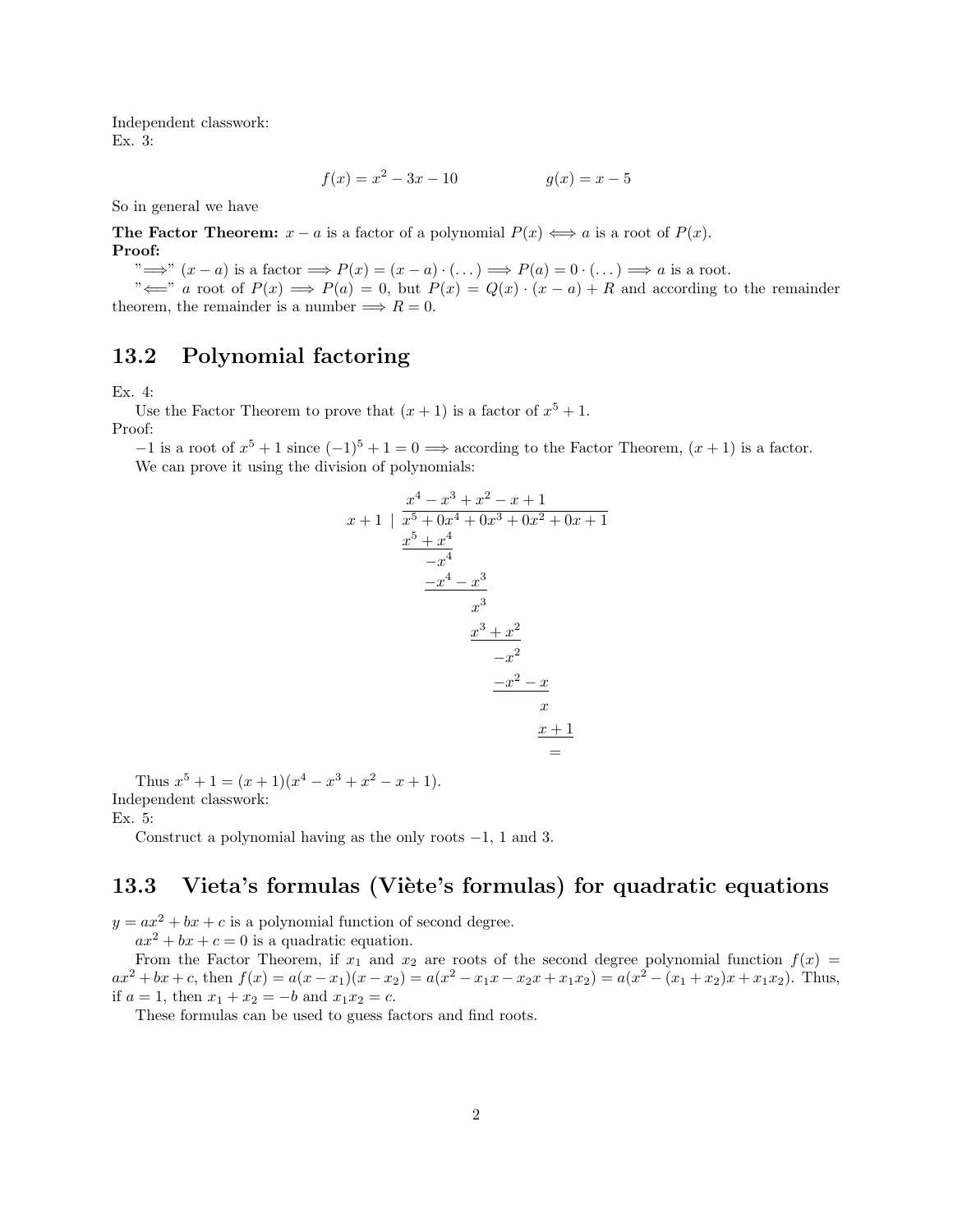#### 13.4 Problems

1. Factor  $x^2 + 18x + 81$  using  $(a+b)^2 = a^2 + 2ab + b^2$ .

We observe that it fits the pattern of a perfect square:

$$
\begin{cases}\n x_1 + x_2 &= -18 \\
 x_1 \cdot x_2 &= 81\n\end{cases} \implies x_1 = -9, \quad x_2 = -9
$$

 $\implies (x+9)^2 = x^2 + 18x + 81.$ 

2. Factor  $x^2 + 10x + 21$  using Viète's formulas.

$$
\begin{cases}\n x_1 \cdot x_2 &= 21 \\
 x_1 + x_2 &= -10\n\end{cases} \implies x_1 = -3, \quad x_2 = -7
$$

 $\implies (x+3)(x+7) = x^2 + 10x + 21,$  $x(x+3) + 7(x+3) = x^2 + 3x + 7x + 21$  (split the middle)

3. Factor  $x^2 + x - 12$  using Viète's formulas.

$$
\begin{cases}\nx_1 \cdot x_2 = -12 \implies x_1 = -3, x_2 = 4 \text{ or } x_1 = 3, x_2 = -4 \\
x_1 + x_2 = -1\n\end{cases} \implies x_1 = 3, x_2 = -4
$$
\n
$$
\implies (x - 3)(x + 4) = x^2 + x - 12,
$$
\n
$$
x^2 + x - 12 = x^2 + 4x - 3x - 12 = (x^2 + 4x) - (3x + 12) = x(x + 4) - 3(x + 4) = (x - 3)(x + 4)
$$

#### 13.5 Completing the square

The "completing the square" method uses the formula

$$
(x+y)^2 = x^2 + 2xy + y^2
$$

For instance, we can rewrite:

$$
x^{2} + 6x + 2 = x^{2} + 2 \cdot 3x + 9 - 7 = (x + 3)^{2} - 7
$$

and then,  $x^2 + 6x + 2 = 0$  if and only if  $(x+3)^2 = 7$ , which gives  $x + 3 = \sqrt{7}$  or  $x + 3 = -$ √  $6x + 2 = 0$  if and only if  $(x+3)^2 = 7$ , which gives  $x+3 = \sqrt{7}$  or  $x+3 = -\sqrt{7}$ , thus the roots and then,  $x^2 + 6x + 2 = 0$  if and only 1<br>are  $x_1 = -3 - \sqrt{7}$  and  $x_2 = -3 + \sqrt{7}$ .

So, more generally but supposing  $a = 1$ , we can write

$$
x^{2} + bx + c = x^{2} + 2 \cdot \frac{b}{2} \cdot x + c = x^{2} + 2 \cdot \frac{b}{2} \cdot x + \frac{b^{2}}{2^{2}} - \frac{b^{2}}{2^{2}} + c = \left(x + \frac{b}{2}\right)^{2} - \frac{D}{4}, \text{ where } D = b^{2} - 4c.
$$

Now, solving  $x^2 + bx + c = 0$  becomes equivalent to solving

$$
\left(x + \frac{b}{2}\right)^2 = \frac{D}{4}
$$

For the general case  $(a \text{ is not } 1, \text{ nor zero})$ , we can first divide everything by  $a$ , to equivalently solve

$$
x^{2} + \frac{b}{a}x + \frac{c}{a} = 0 \Longleftrightarrow \left(x + \frac{b}{2a}\right)^{2} = \frac{D}{4a^{2}}, \text{ and now } D = b^{2} - 4ac
$$

In order to have solutions, we need  $D \geq 0$ . Otherwise, if  $D < 0$ , there are no solutions. So, when  $D \geq 0$ ,

$$
x + \frac{b}{2a} = \pm \frac{\sqrt{D}}{2a} \Longleftrightarrow x_{1,2} = \frac{-b \pm \sqrt{D}}{2a}
$$